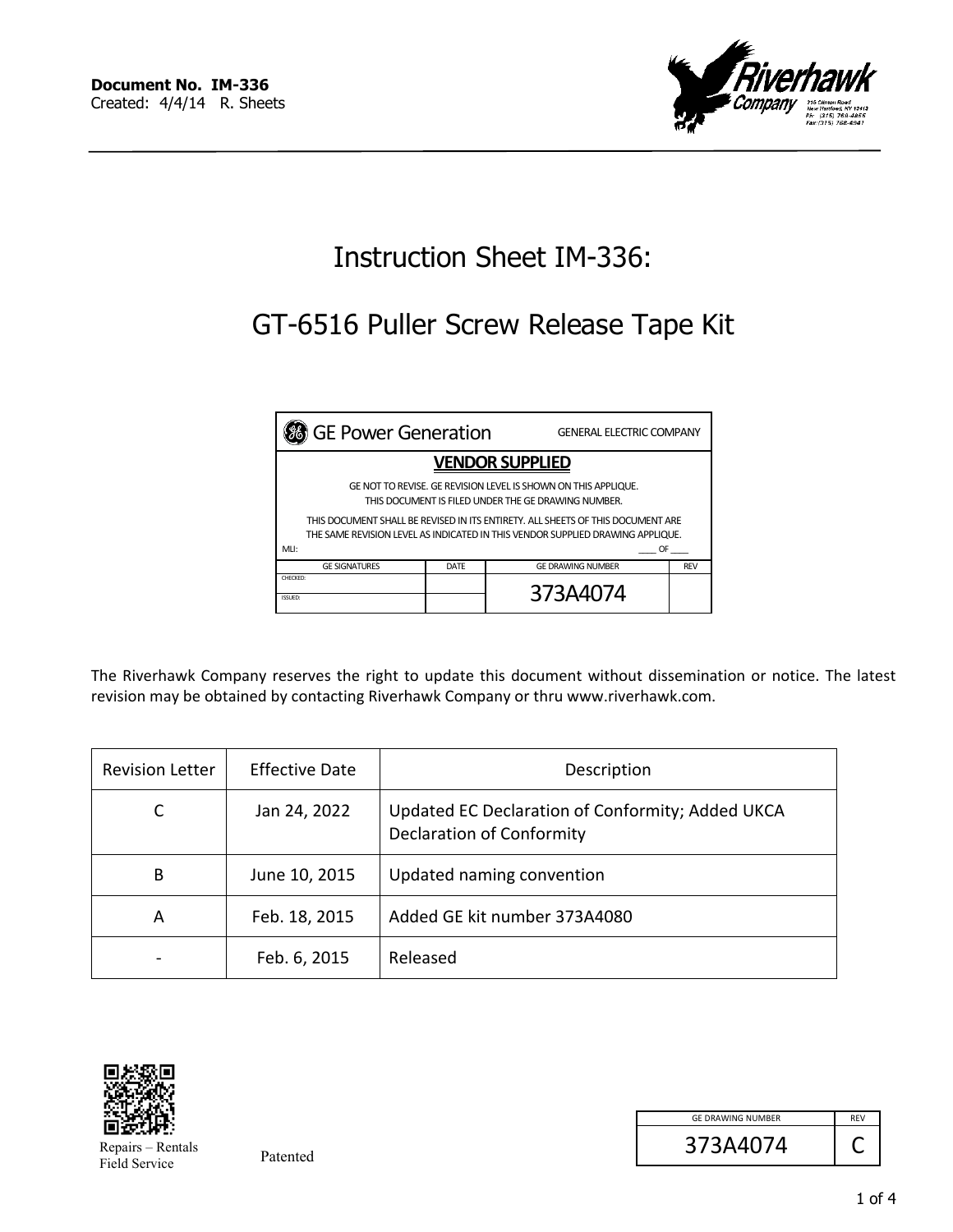

## Instruction Sheet IM-336, GT-6516 (GE 373A4080) Puller Screw Release Tape Kit

In approved applications, puller screw release tape is used between the puller screw and the internal thread of the stud to aid in the removal of the puller screw after a tensioning cycle on studs 2-1/4" [57mm] and larger. Riverhawk manuals can be found at www.riverhawk.com.

**Warning – Only trained operators following the appropriate Riverhawk installation manual should operate Riverhawk tensioning equipment.** 

**Warning – It is especially important to check the condition of the conical thread used to tension the stud. Thread damage from previous abuse can lead to failure of the stud or tensioning equipment.** 

**Caution - Before threading the puller screw into the stud, carefully check the cleanliness of both the studs and the puller screw's conical threads. Refer to IM-220** (Cleaning Procedure of the Conical Threads on Riverhawk Studs) **for proper cleaning procedures of the studs conical thread (GT-4253 GE VENDOCS 373A4025). Apply a light coat of clean turbine oil or a spray lubricant to the puller screw. This procedure will ease assembly and assure positive mating of the threads before tightening. Do not use "Never Seize" on the conical threads.** 

#### To use puller screw release tape

-During tensioner assembly

- 1. Following steps in the tensioner installation manual, before inserting the puller screw into the stud.
- 2. Insert a single puller screw release tape onto the internal thread of the stud leaving approximately 1/8" [3mm] sticking out of the end of the stud. (see picture below)
- 3. Insert puller screw into stud, per instruction manual and continue assembly of the tensioner.

-After tensioning and removal of tensioner from stud

- 1. Follow appropriate tensioner installation manual for disassembly of the tensioner.
- 2. Once tensioner is removed, clean studs internal thread and puller screw external thread to remove all debris left behind by puller screw release tape using brass power brush (GT-4253)





Repairs – Rentals Field Service

| <b>GE DRAWING NUMBER</b> | <b>RFV</b> |
|--------------------------|------------|
| 373A4074                 |            |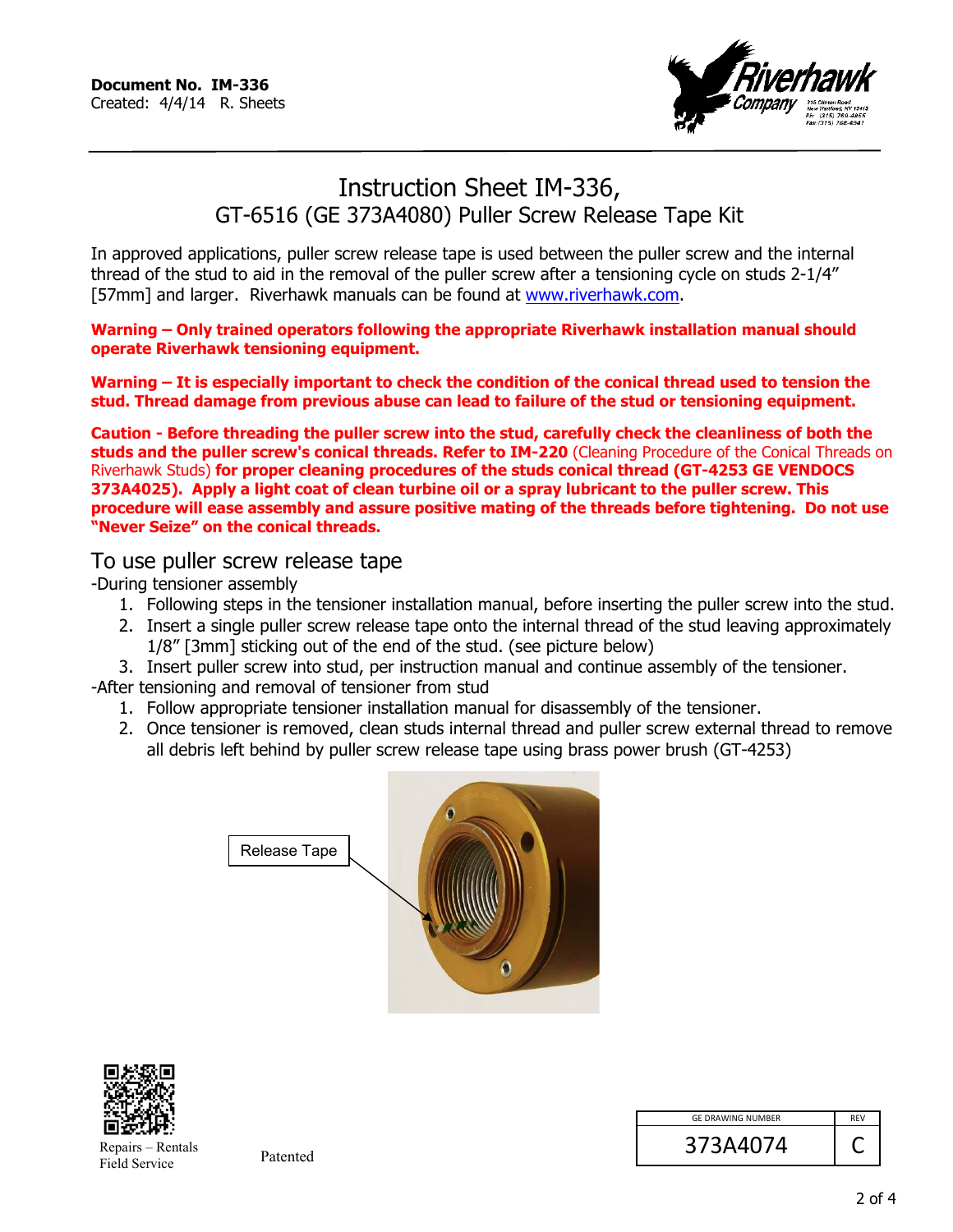

**-Release tape should only be used for stud installation**; puller screw engagement does not require the use of release tape during de-tensioning of the studs.

-**Do not substitute for Riverhawk release tape**, contact Riverhawk for support (+1) 315-768-4855 or www.Riverhawk.com

**Appendix A1** 

### **EC Declaration of Conformity**

| Manufacturer: | Riverhawk Company           |
|---------------|-----------------------------|
| Address:      | 215 Clinton Road            |
|               | New Hartford, NY 13413, USA |

The hydraulic pump and bolt tensioning tool described in this manual are used for installing and applying tension to large bolts that are specifically designed by Riverhawk Company to be tensioned hydraulically.

All applicable sections of European Directive 2006/42/EC for machinery have been applied and fulfilled in the design and manufacture of the hydraulic pump and bolt tensioning tool described in this manual. Reference also ISO 12100:2010, ISO 4413:2010, and ISO 4414:2010.

Furthermore, this equipment has been manufactured under the Riverhawk quality system per EN ISO 9001:2015

Consult the Declaration of Conformance included with the shipment of this equipment that identifies the authorized Riverhawk representative, applicable serial numbers, and appropriate signature.



Repairs – Rentals Field Service

| <b>GE DRAWING NUMBER</b> | <b>RFV</b> |
|--------------------------|------------|
| 373A4074                 |            |